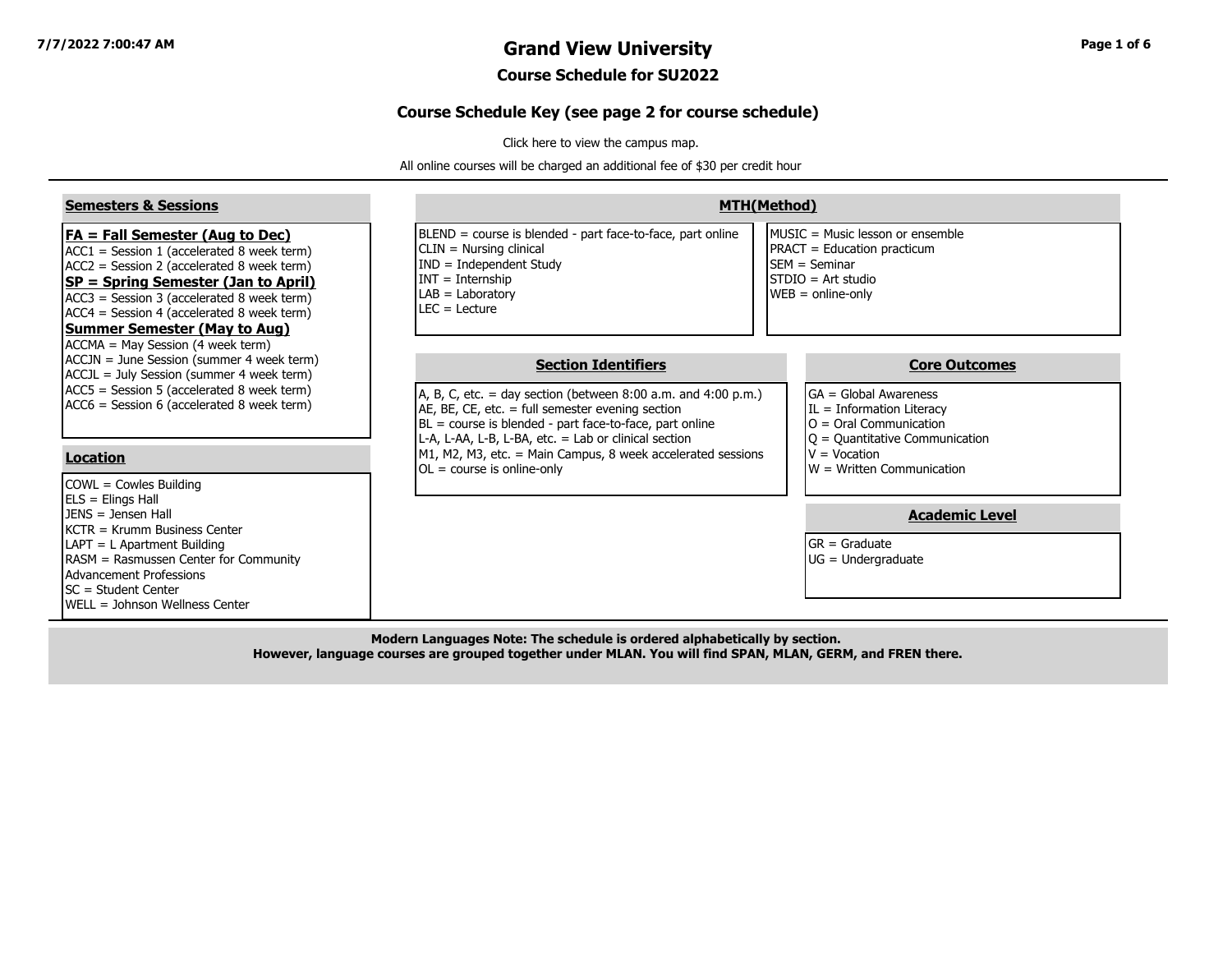## **7/7/2022 7:00:47 AM Grand View University Page 2 of 6 Course Schedule for SU2022**

| <b>SECTION</b>            | <b>SESSION</b>   | <b>Course</b><br><b>Acad</b><br><b>Level</b> | <b>TITLE</b>                           | <b>CRED</b><br><b>HRS</b> | <b>CROSS LIST</b>                             | <b>INSTRUCTOR</b>     | <b>MTH</b>   | <b>TIMES</b>    | <b>DATES</b>               | <b>IN-PERSON</b><br><b>CLASS</b><br><b>MEETINGS</b> | <b>DAYS</b> | <b>LOCATION</b>    | <b>ENROLLMENT</b> | <b>CRNT LIMIT</b> | <b>CORE</b><br><b>OUTCOMES</b> |
|---------------------------|------------------|----------------------------------------------|----------------------------------------|---------------------------|-----------------------------------------------|-----------------------|--------------|-----------------|----------------------------|-----------------------------------------------------|-------------|--------------------|-------------------|-------------------|--------------------------------|
| ACCT-401-M5BL ACC5        |                  | UG                                           | Advanced<br>Accounting                 | $\overline{3}$            |                                               | Roemer, Sarah         | <b>BLEND</b> | 7:40PM - 9:20PM | 07/02/2022                 | 05/09/2022 - 05/09/2022 -<br>07/02/2022             | <b>TTH</b>  | KCTR <sub>24</sub> | 5                 | 24                |                                |
| ARTS-131-OL               | <b>ACCMA</b>     | <b>UG</b>                                    | <b>Basic Digital</b><br>Photography    | $\overline{3}$            |                                               | McGinnis, Klinton     | <b>WEB</b>   | N/A             | 06/03/2022                 | 05/09/2022 - 05/09/2022 -<br>06/03/2022             |             | N/A                | 18                | 17                | V                              |
| ARTS-430-<br>M5OL         | ACC5             | UG                                           | Mobile Game<br>Development             | 4                         |                                               | Call, Joshua          | <b>WEB</b>   | N/A             | 07/02/2022 07/02/2022      | 05/09/2022 - 05/09/2022 -                           |             | N/A                | 5                 | 25                |                                |
| BIOL-140-M5OL ACC5        |                  | UG                                           | Introduction to<br>Nutrition           | $\overline{3}$            |                                               | Hodovic, Janelle      | <b>WEB</b>   | N/A             | 07/02/2022                 | 05/09/2022 - 05/09/2022 -<br>07/02/2022             |             | N/A                | 17                | 22                | GA                             |
| BIOL-220-M5OL ACC5        |                  | UG                                           | Medical<br>Terminology                 | 3                         |                                               | Reimer, Amy           | <b>WEB</b>   | N/A             | 07/02/2022                 | 05/09/2022 - 05/09/2022 -<br>07/02/2022             |             | N/A                | 8                 | 20                |                                |
| BIOL-256-AEOL ACCSS       |                  | UG                                           | Microbiology                           | $\overline{4}$            |                                               | LaGier, Michael       | <b>WEB</b>   | N/A             | 08/05/2022                 | 05/30/2022 - 05/30/2022 -<br>08/05/2022             |             | N/A                | 6                 | 10                |                                |
| BIOL-256L-<br><b>AEOL</b> | <b>ACCSS</b>     | UG                                           | Microbiology<br>Lab                    | $\mathbf 0$               |                                               | LaGier, Michael       | LAB          | N/A             | 08/05/2022                 | 05/30/2022 - 05/30/2022 -<br>08/05/2022             |             | N/A                | 6                 | 10                |                                |
|                           |                  |                                              |                                        |                           |                                               |                       |              |                 |                            |                                                     |             |                    |                   |                   |                                |
| <b>BSAD-145-</b><br>M5OL  | ACC5             | <b>UG</b>                                    | <b>Fundamentals</b><br>of Info Systems | $\overline{3}$            |                                               | Awan, Hamid           | <b>WEB</b>   | N/A             | 07/02/2022                 | 05/09/2022 - 05/09/2022 -<br>07/02/2022             |             | N/A                | $\overline{3}$    | 18                |                                |
| <b>BSAD-239-</b><br>M5OL  | ACC5             | UG                                           | Statistics for<br>Social Sciences      | 3                         | <b>STAT-239-</b><br>M5OL<br>PSYC-239-<br>M5OL | Yarushkin, Dmitry     | <b>WEB</b>   | N/A             | 07/02/2022                 | 05/09/2022 - 05/09/2022 -<br>07/02/2022             |             | N/A                | 5                 | 13                | Q                              |
| BSAD-299-AEOL ACCSS       |                  | <b>UG</b>                                    | Cooperative<br>Education               | $\overline{3}$            |                                               | Juergens, Shannon WEB |              | N/A             | 08/20/2022                 | 05/09/2022 - 05/09/2022 -<br>08/20/2022             |             | N/A                | $\mathbf{1}$      | 20                |                                |
| BSAD-310-<br>M5OL         | ACC5             | UG                                           | Principles of<br>Management            | 3                         |                                               | Juergens, Shannon WEB |              | N/A             | 07/02/2022                 | 05/09/2022 - 05/09/2022 -<br>07/02/2022             |             | N/A                | 9                 | 27                |                                |
| <b>BSAD-311-</b><br>M5OL  | ACC5             | UG                                           | Operations<br>Management               | 3                         |                                               | Bottenfield, Kip      | <b>WEB</b>   | N/A             | 07/02/2022                 | 05/09/2022 - 05/09/2022 -<br>07/02/2022             |             | N/A                | 14                | 24                |                                |
| BSAD-315-<br>M5OL         | ACC5             | UG                                           | Marketing                              | 3                         |                                               | Bottenfield, Kip      | <b>WEB</b>   | N/A             | 07/02/2022                 | 05/09/2022 - 05/09/2022 -<br>07/02/2022             |             | N/A                | 12                | 30                |                                |
| <b>BSAD-320-</b><br>M6OL  | ACC6             | UG                                           | Advertising and<br>Promo Strateg       | $\overline{3}$            |                                               | Bottenfield, Kip      | <b>WEB</b>   | N/A             | 08/20/2022                 | 07/05/2022 - 07/05/2022 -<br>08/20/2022             |             | N/A                | 13                | 24                |                                |
| BSAD-331-<br>M5OL         | ACC5             | UG                                           | International<br>Management            | 3                         |                                               | Nowadzky, Roger       | <b>WEB</b>   | N/A             | 05/09/2022 -<br>07/02/2022 | 05/09/2022 -<br>07/02/2022                          |             | N/A                | 3                 | 24                |                                |
| <b>BSAD-340-</b><br>M5OL  | ACC <sub>5</sub> | <b>UG</b>                                    | <b>Business Law I</b>                  | $\overline{3}$            |                                               | Williams, Patricia    | <b>WEB</b>   | N/A             | 07/02/2022                 | 05/09/2022 - 05/09/2022 -<br>07/02/2022             |             | N/A                | 8                 | 24                |                                |
| <b>BSAD-341-</b><br>M6OL  | ACC6             | UG                                           | <b>Business Law II</b>                 | 3                         |                                               | Bull, Edward          | <b>WEB</b>   | N/A             | 08/20/2022                 | 07/05/2022 - 07/05/2022 -<br>08/20/2022             |             | N/A                | 12                | 24                |                                |
| <b>BSAD-365-</b><br>M6BL  | ACC6             | UG                                           | Project<br>Management                  | $\overline{3}$            |                                               | Humphries, Brent      | <b>BLEND</b> | 5:45PM - 9:15PM | 08/20/2022                 | 07/05/2022 - 07/05/2022 - T<br>08/20/2022           |             | KCTR <sub>6</sub>  | 11                | 24                |                                |
| <b>BSAD-377-</b><br>M5OL  | ACC5             | UG                                           | Staffing,<br>Training, &<br>Devlpmnt   | 3                         |                                               | Juergens, Shannon WEB |              | N/A             | 05/09/2022 -<br>07/02/2022 | $05/09/2022 -$<br>07/02/2022                        |             | N/A                | 10                | 20                |                                |
| BSAD-399-AEOL ACCSS       |                  | <b>UG</b>                                    | Internship                             | 3                         |                                               | Juergens, Shannon WEB |              | N/A             | 08/20/2022 08/20/2022      | 05/09/2022 - 05/09/2022 -                           |             | N/A                | 32                | 30 <sup>°</sup>   | V                              |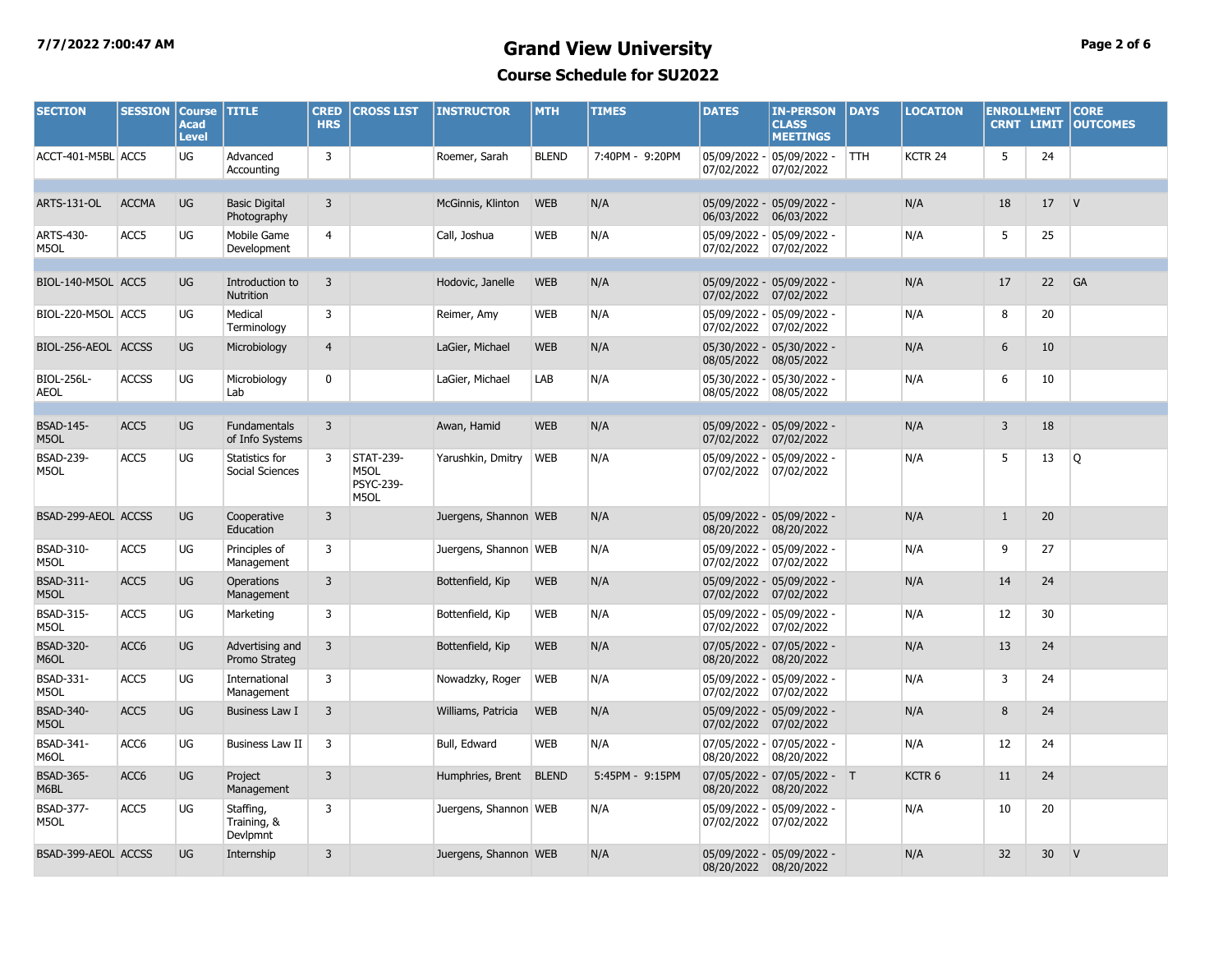# **7/7/2022 7:00:47 AM Grand View University Page 3 of 6**

**Course Schedule for SU2022**

| <b>SECTION</b>                        | <b>SESSION</b> | <b>Course</b><br><b>Acad</b><br><b>Level</b> | <b>TITLE</b>                           | <b>CRED</b><br><b>HRS</b> | <b>CROSS LIST</b>          | <b>INSTRUCTOR</b>      | <b>MTH</b>                   | <b>TIMES</b>           | <b>DATES</b>               | <b>IN-PERSON</b><br><b>CLASS</b><br><b>MEETINGS</b>                   | <b>DAYS</b> | <b>LOCATION</b> | <b>ENROLLMENT</b> | <b>CRNT LIMIT</b> | <b>CORE</b><br><b>OUTCOMES</b> |
|---------------------------------------|----------------|----------------------------------------------|----------------------------------------|---------------------------|----------------------------|------------------------|------------------------------|------------------------|----------------------------|-----------------------------------------------------------------------|-------------|-----------------|-------------------|-------------------|--------------------------------|
| <b>BSAD-399-</b><br>M5AOL             | ACC5           | UG                                           | Internship                             | 3                         |                            | Juergens, Shannon WEB  |                              | N/A                    | 07/02/2022                 | 05/09/2022 - 05/09/2022 -<br>07/02/2022                               |             | N/A             | 8                 | 24                | $\mathsf{V}$                   |
| <b>BSAD-399-</b><br>M5OL              | ACC5           | UG                                           | Internship                             | $\overline{3}$            |                            | Juergens, Shannon IND  |                              | N/A                    | 07/02/2022                 | 05/09/2022 - 05/09/2022 -<br>07/02/2022                               |             | N/A             | 14                | 30 <sup>°</sup>   | V                              |
| <b>BSAD-405-</b><br>M6OL              | ACC6           | UG                                           | Entrepreneurshi<br>p Sm Bus<br>Manag   | 3                         |                            | Hannum, David          | <b>WEB</b>                   | N/A                    | 07/05/2022 -<br>08/20/2022 | $07/05/2022 -$<br>08/20/2022                                          |             | N/A             | 10                | 24                |                                |
| BSAD-410-AEOL ACCSS                   |                | <b>UG</b>                                    | Organizational<br><b>Behavior</b>      | 3                         | SOCS-410-AEOL Eaton, Laura |                        | <b>WEB</b>                   | N/A                    | 07/30/2022                 | 05/16/2022 - 05/16/2022 -<br>07/30/2022                               |             | N/A             | 6                 | 12                |                                |
| <b>BSAD-420-</b><br>M5BL              | ACC5           | UG                                           | Investments                            | 3                         |                            | Anderson, Ryan         | <b>BLEND</b>                 | 5:45PM - 7:30PM        | 07/02/2022                 | 05/09/2022 - 05/09/2022 -<br>07/02/2022                               | <b>TTH</b>  | KCTR 6          | 4                 | 24                |                                |
| <b>BSAD-450-</b><br>M5OL              | ACC5           | UG                                           | <b>Business</b><br>Capstone<br>Seminar | $\overline{3}$            |                            | Zama, Alec             | <b>WEB</b>                   | N/A                    | 07/02/2022 07/02/2022      | 05/09/2022 - 05/09/2022 -                                             |             | N/A             | 13                | 24                | IL W O GA V                    |
| CHEM-103-                             | <b>ACCSS</b>   | UG                                           | Introduction to                        | 4                         |                            | Salazar, Laura         | <b>WEB</b>                   | N/A                    |                            | 05/16/2022 - 05/16/2022 -                                             |             | N/A             | 3                 | 18                | Q                              |
| <b>AEOL</b>                           |                | UG                                           | Chemistry                              | $\overline{4}$            |                            |                        |                              |                        | 07/30/2022                 | 07/30/2022                                                            |             |                 | $\overline{7}$    |                   |                                |
| CHEM-107-<br><b>AEOL</b>              | <b>ACCSS</b>   |                                              | Fundamentals<br>of Organic<br>Bioche   |                           |                            | Hall, Bonnie           | <b>WEB</b>                   | N/A                    | 08/14/2022 08/14/2022      | 05/31/2022 - 05/31/2022 -                                             |             | N/A             |                   | 20                | Q                              |
| CHEM-107L-<br><b>AEOL</b>             | <b>ACCSS</b>   | UG                                           | Fund Organic &<br>Biochem Lab          | $\mathbf 0$               |                            | Hall, Bonnie           | LAB                          | N/A                    | 08/14/2022                 | 05/31/2022 - 05/31/2022 -<br>08/14/2022                               |             | N/A             | 7                 | 20                |                                |
| CHEM-351-OL                           | <b>ACCSS</b>   | UG                                           | Biochemistry                           | $\overline{3}$            |                            | Hall, Bonnie           | <b>WEB</b>                   | N/A                    | 07/30/2022 07/30/2022      | 05/31/2022 - 05/31/2022 -                                             |             | N/A             | $\overline{4}$    | 20                |                                |
| ECON-315-                             | ACC5           | UG                                           |                                        |                           |                            |                        | <b>WEB</b>                   | N/A                    |                            | 05/09/2022 - 05/09/2022 -                                             |             |                 |                   |                   |                                |
| M5OL                                  |                |                                              | Money, Banking<br>and Fin Markets      | 3                         |                            | Anderson, Ryan         |                              |                        | 07/02/2022 07/02/2022      |                                                                       |             | N/A             | 5                 | 20                |                                |
| EDUC-242-<br>M5OL                     | ACC5           | UG                                           | Pedagogies of<br>Exceptl<br>Learners   | $\overline{3}$            |                            | Cole, Leah             | <b>WEB</b>                   | N/A                    | 07/02/2022 07/02/2022      | 05/09/2022 - 05/09/2022 -                                             |             | N/A             | 3                 | 20                | IL Q GA                        |
| EDUC-243-<br>M5BL                     | ACC5           | UG                                           | Instrctl<br>Planning &<br>Assessment   | 3                         |                            | Robinson, Chelsea      | <b>BLEND</b>                 | 4:00PM - 6:00PM        | 07/02/2022                 | 05/09/2022 - 05/09/2022 -<br>07/02/2022                               | <b>TTH</b>  | <b>RASM 120</b> | 3                 | 20                | O Q                            |
| EDUC-336-AEBL ACCSS                   |                | <b>UG</b>                                    | <b>Driver</b><br><b>Education I</b>    | 3                         |                            | Jennings, Edward       | <b>BLEND</b><br><b>BLEND</b> | N/A<br>9:00AM - 1:00PM | 07/22/2022                 | 05/16/2022 - 05/16/2022 -<br>07/22/2022<br>05/21/2022 -<br>05/21/2022 |             | N/A<br>N/A      | $\overline{2}$    | 15                |                                |
| EDUC-337-AEBL ACCSS                   |                | UG                                           | <b>Driver</b><br><b>Education II</b>   | 3                         |                            | Nelson, Carl           | <b>BLEND</b><br><b>BLEND</b> | N/A<br>9:00AM - 1:00PM | 05/16/2022 -<br>07/22/2022 | $ 05/16/2022 -  S $<br>07/22/2022<br>05/21/2022 -<br>05/21/2022       |             | N/A<br>N/A      | $\overline{2}$    | 15                |                                |
| EDUC-338-AEBL ACCSS UG Driver Ed III: |                |                                              | <b>Traffic Safety</b>                  | 3 <sup>7</sup>            |                            | Nelson, Carl BLEND N/A | <b>BLEND</b>                 | 9:00AM - 3:00PM        | 07/22/2022 07/22/2022      | 05/16/2022 - 05/16/2022 - S<br>05/21/2022 -<br>05/21/2022             |             | N/A<br>N/A      | 3 <sup>7</sup>    | 15                |                                |
| EDUC-363-OL                           | <b>ACCJN</b>   | UG                                           | Working<br>W/Family,<br>Teach & Comm   | 3                         |                            | Robinson, Chelsea WEB  |                              | N/A                    | 07/01/2022                 | 06/06/2022 - 06/06/2022 -<br>07/01/2022                               |             | N/A             | 0                 | 20                |                                |
| EDUC-377-OL ACCJL                     |                | UG                                           | Mod Lang--21st<br>Cent Classroom       | $\overline{3}$            |                            | Schulze, Michelle WEB  |                              | N/A                    | 07/29/2022 07/29/2022      | 07/05/2022 - 07/05/2022 -                                             |             | N/A             | $\mathbf 0$       | 20                |                                |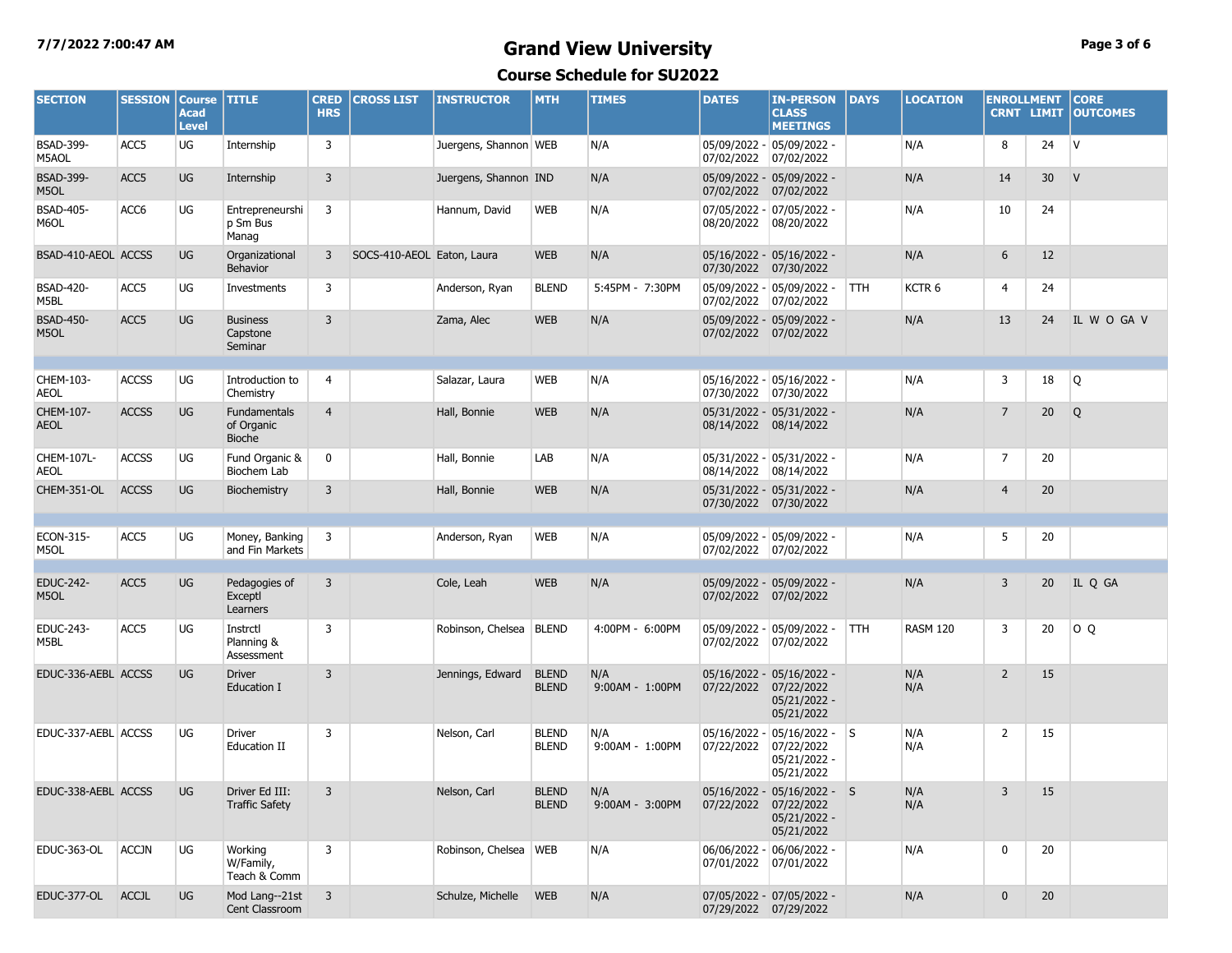### **7/7/2022 7:00:47 AM Grand View University Page 4 of 6 Course Schedule for SU2022**

| <b>SECTION</b>            | <b>SESSION</b>   | <b>Course</b><br><b>Acad</b><br><b>Level</b> | <b>TITLE</b>                             | <b>CRED</b><br><b>HRS</b> | <b>CROSS LIST</b> | <b>INSTRUCTOR</b>             | <b>MTH</b> | <b>TIMES</b>     | <b>DATES</b>          | <b>IN-PERSON</b><br><b>CLASS</b><br><b>MEETINGS</b> | <b>DAYS</b> | <b>LOCATION</b> | <b>ENROLLMENT</b><br><b>CRNT LIMIT</b> |    | <b>CORE</b><br><b>OUTCOMES</b> |
|---------------------------|------------------|----------------------------------------------|------------------------------------------|---------------------------|-------------------|-------------------------------|------------|------------------|-----------------------|-----------------------------------------------------|-------------|-----------------|----------------------------------------|----|--------------------------------|
| EDUC-386-AOL ACCJN        |                  | UG                                           | Linguistics for<br>Educators             | 3                         |                   | Hastings, Tracy               | <b>WEB</b> | N/A              | 07/01/2022            | 06/06/2022 - 06/06/2022 -<br>07/01/2022             |             | N/A             | 3                                      | 20 |                                |
| EDUC-386-BOL ACCJL        |                  | UG                                           | Linguistics for<br>Educators             | 3                         |                   | Hastings, Tracy               | <b>WEB</b> | N/A              | 07/29/2022            | 07/05/2022 - 07/05/2022 -<br>07/29/2022             |             | N/A             | $\mathbf 0$                            | 20 |                                |
| EDUC-421-ABL              | ACCJL            | UG                                           | Content Area<br>Reading                  | 3                         |                   | Sorteberg, Simone   BLEND     |            | 12:00PM - 4:00PM | 07/29/2022            | 07/05/2022 - 07/05/2022 -<br> 07/29/2022            | <b>MT</b>   | <b>RASM 212</b> | 8                                      | 20 |                                |
| <b>EDUC-428-OL</b>        | <b>ACCMA</b>     | UG                                           | Serving<br>Immig/Mult<br><b>Students</b> | $\overline{3}$            |                   | Hornby, Tabitha               | <b>WEB</b> | N/A              | 06/03/2022            | 05/09/2022 - 05/09/2022 -<br>06/03/2022             |             | N/A             | $\mathbf{1}$                           | 20 |                                |
| EDUC-488-AOL ACCSS        |                  | UG                                           | Education<br>Practicum: ELL              | $\overline{2}$            |                   | Hornby, Tabitha               | <b>WEB</b> | N/A              | 08/15/2022            | 05/09/2022 - 05/09/2022 -<br>08/15/2022             |             | N/A             | 0                                      | 20 |                                |
| EDUC-488-BOL ACCSS        |                  | UG                                           | Education<br>Practicum: ELL              | $\mathbf{1}$              |                   | Hornby, Tabitha               | <b>WEB</b> | N/A              | 08/15/2022 08/15/2022 | 06/01/2022 - 06/01/2022 -                           |             | N/A             | $\mathbf{0}$                           | 20 |                                |
| ENGL-101-AEOL ACCSS       |                  | UG                                           | First Year<br>Composition                | 3                         |                   | Cottrill Lloyd,<br>Brittany   | <b>WEB</b> | N/A              | 07/30/2022            | 05/16/2022 - 05/16/2022 -<br> 07/30/2022            |             | N/A             | 6                                      | 20 | IL W                           |
| <b>ENGL-212-</b><br>M6OL  | ACC <sub>6</sub> | <b>UG</b>                                    | Good and Evil                            | 3                         |                   | Olson, Bobbi                  | <b>WEB</b> | N/A              | 08/20/2022            | 07/05/2022 - 07/05/2022 -<br>08/20/2022             |             | N/A             | 13                                     | 20 | GA V                           |
| <b>ENGL-309-</b><br>M6OL  | ACC6             | UG                                           | Writing for<br><b>Business</b>           | 3                         |                   | Brooke, Paul                  | <b>WEB</b> | N/A              | 08/20/2022            | 07/05/2022 - 07/05/2022 -<br>08/20/2022             |             | N/A             | 13                                     | 20 | W O Q                          |
|                           |                  |                                              |                                          |                           |                   |                               |            |                  |                       |                                                     |             |                 |                                        |    |                                |
| <b>HIST-334-OL</b>        | <b>ACCJN</b>     | UG                                           | Modern Middle<br>East                    | $\overline{3}$            |                   | Lecaque, Thomas WEB           |            | N/A              | 07/01/2022 07/01/2022 | 06/06/2022 - 06/06/2022 -                           |             | N/A             | 11                                     | 25 | IL GA                          |
| LIBA-350-AEOL ACCSS       |                  | UG                                           | Core Seminar II                          | 3                         |                   | Brady, Heather                | <b>WEB</b> | N/A              | 07/30/2022            | 05/16/2022 - 05/16/2022 -<br> 07/30/2022            |             | N/A             | $\overline{7}$                         | 20 | IL Q GA V                      |
| LIBA-350-M5OL ACC5        |                  | UG                                           | Core Sem II -<br><b>Global Conflict</b>  | 3                         |                   | Arceneaux,<br><b>Jennifer</b> | <b>WEB</b> | N/A              | 07/02/2022            | 05/09/2022 - 05/09/2022 -<br>07/02/2022             |             | N/A             | 18                                     | 20 | IL Q GA V                      |
| LIBA-350-M6OL ACC6        |                  | UG                                           | Core Seminar-<br>Africa                  | 3                         |                   | Brady, Heather                | <b>WEB</b> | N/A              | 08/20/2022 08/20/2022 | 07/05/2022 - 07/05/2022 -                           |             | N/A             | 13                                     | 20 | IL Q GA V                      |
| <b>MUSC-105-</b><br>M6OL  | ACC6             | UG                                           | <b>Music</b><br>Appreciation             | $\overline{3}$            |                   | Elsbernd, Michael             | <b>WEB</b> | N/A              | 08/20/2022 08/20/2022 | 07/05/2022 - 07/05/2022 -                           |             | N/A             | 9                                      | 20 | IL W GA                        |
| <b>NSGP-485-</b><br>M6OL  | ACC6             | UG                                           | Schol for Bacc<br><b>Nurs Practice</b>   | 5                         |                   | McIntosh, Judith              | <b>WEB</b> | N/A              | 08/20/2022 08/20/2022 | 07/05/2022 - 07/05/2022 -                           |             | N/A             | 3                                      | 24 | WQ                             |
| PHSC-201-<br>M6OL         | ACC6             | UG                                           | Contemporary<br>Issues in<br>Science     | $\overline{3}$            |                   | Salazar, Laura                | <b>WEB</b> | N/A              | 08/20/2022 08/20/2022 | 07/05/2022 - 07/05/2022 -                           |             | N/A             | 18                                     | 20 | IL O                           |
|                           |                  |                                              |                                          |                           |                   |                               |            |                  |                       |                                                     |             |                 |                                        |    |                                |
| PHYS-131-<br>M5OL         | ACC <sub>5</sub> | UG                                           | <b>General Physics</b>                   | 4                         |                   | Knotts, Grant                 | LEC        | N/A              | 06/25/2022            | 05/16/2022 - 05/16/2022 -<br>06/25/2022             |             | N/A             | 6                                      | 15 |                                |
| <b>PHYS-131L-</b><br>M5OL | ACC5             | <b>UG</b>                                    | <b>General Physics</b><br>I Lab          | $\mathbf 0$               |                   | Knotts, Grant                 | LAB        | N/A              | 06/25/2022            | 05/16/2022 - 05/16/2022 -<br>06/25/2022             |             | N/A             | 6                                      | 15 |                                |
| PHYS-132-<br>M6OL         | ACC6             | UG                                           | General Physics<br>П                     | $\overline{4}$            |                   | Knotts, Grant                 | LEC        | N/A              | 08/14/2022 08/14/2022 | 07/05/2022 - 07/05/2022 -                           |             | N/A             | 9                                      | 15 |                                |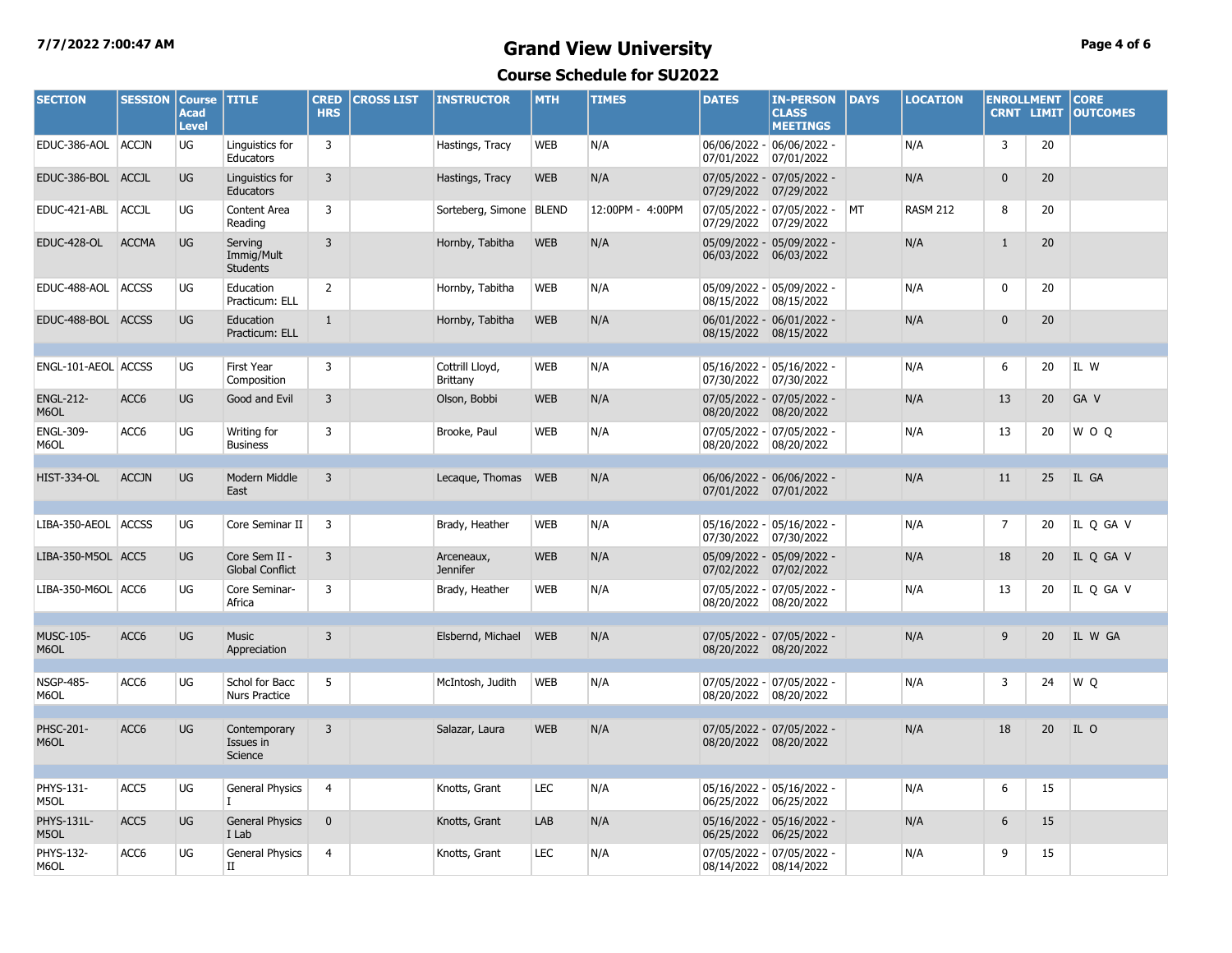### **7/7/2022 7:00:47 AM Grand View University Page 5 of 6 Course Schedule for SU2022**

| <b>SECTION</b>            | <b>SESSION</b>   | <b>Course</b><br><b>Acad</b><br><b>Level</b> | <b>TITLE</b>                         | <b>CRED</b><br><b>HRS</b> | <b>CROSS LIST</b>                                    | <b>INSTRUCTOR</b>                 | <b>MTH</b> | <b>TIMES</b> | <b>DATES</b>           | <b>IN-PERSON</b><br><b>CLASS</b><br><b>MEETINGS</b> | <b>DAYS</b> | <b>LOCATION</b> | <b>ENROLLMENT</b><br><b>CRNT LIMIT</b> |    | <b>CORE</b><br><b>OUTCOMES</b> |
|---------------------------|------------------|----------------------------------------------|--------------------------------------|---------------------------|------------------------------------------------------|-----------------------------------|------------|--------------|------------------------|-----------------------------------------------------|-------------|-----------------|----------------------------------------|----|--------------------------------|
| <b>PHYS-132L-</b><br>M6OL | ACC <sub>6</sub> | <b>UG</b>                                    | <b>General Physics</b><br>II Lab     | $\mathbf{0}$              |                                                      | Knotts, Grant                     | LAB        | N/A          | 08/14/2022 08/14/2022  | 07/05/2022 - 07/05/2022 -                           |             | N/A             | 9                                      | 15 |                                |
| POLS-120-<br>M5OL         | ACC5             | UG                                           | State and Local<br>Government        | 3                         |                                                      | McQuide, Bryan                    | <b>WEB</b> | N/A          | 07/02/2022 07/02/2022  | 05/09/2022 - 05/09/2022 -                           |             | N/A             | 3                                      | 25 | l IL.                          |
| POLS-350-<br>M6OL         | ACC <sub>6</sub> | UG                                           | Social Science<br>Research<br>Method | 3                         |                                                      | McQuide, Bryan                    | <b>WEB</b> | N/A          | 08/20/2022 08/20/2022  | 07/05/2022 - 07/05/2022 -                           |             | N/A             | 10                                     | 15 | IL W Q                         |
| PSYC-101-<br>M6OL         | ACC6             | UG                                           | General<br>Psychology                | 3                         |                                                      | Woods, Joshua                     | <b>WEB</b> | N/A          | 08/20/2022 08/20/2022  | 07/05/2022 - 07/05/2022 -                           |             | N/A             | 12                                     | 30 | W                              |
| <b>PSYC-212-</b><br>M6OL  | ACC <sub>6</sub> | <b>UG</b>                                    | Human<br>Development                 | $\overline{4}$            |                                                      | Hanson, James                     | <b>WEB</b> | N/A          | 08/20/2022 08/20/2022  | 07/05/2022 - 07/05/2022 -                           |             | N/A             | 11                                     | 30 |                                |
| PSYC-239-<br>M5OL         | ACC <sub>5</sub> | UG                                           | Statistics for<br>Social Sciences    | 3                         | <b>STAT-239-</b><br>M5OL<br><b>BSAD-239-</b><br>M5OL | Yarushkin, Dmitry                 | <b>WEB</b> | N/A          | 07/02/2022 07/02/2022  | 05/09/2022 - 05/09/2022 -                           |             | N/A             | 6                                      | 9  | Q                              |
| <b>PSYC-277-</b><br>M6OL  | ACC6             | UG                                           | Addictive<br><b>Behaviors</b>        | $\overline{3}$            |                                                      | Cunningham, Guy                   | <b>WEB</b> | N/A          | 08/20/2022 08/20/2022  | 07/05/2022 - 07/05/2022 -                           |             | N/A             | 12                                     | 30 |                                |
| PSYC-310-AEOL ACCSS       |                  | UG                                           | Social<br>Psychology                 | 3                         |                                                      | SOCS-310-AEOL Sudak-Allison, Jill | <b>WEB</b> | N/A          | 07/30/2022 07/30/2022  | 05/16/2022 - 05/16/2022 -                           |             | N/A             | 6                                      | 15 |                                |
| <b>PSYC-315-</b><br>M5OL  | ACC5             | UG                                           | Psych. of<br>Exceptional<br>Children | $\overline{3}$            |                                                      | Owens, Kristine                   | <b>WEB</b> | N/A          | 07/02/2022 07/02/2022  | 05/09/2022 - 05/09/2022 -                           |             | N/A             | 20                                     | 25 | IL GA V                        |
| <b>PSYC-320-</b><br>M5OL  | ACC5             | UG                                           | Abnormal<br>Psychology               | 3                         |                                                      | Owens, Kristine                   | <b>WEB</b> | N/A          | 07/02/2022 07/02/2022  | 05/09/2022 - 05/09/2022 -                           |             | N/A             | 12                                     | 30 | IL W                           |
| <b>PSYC-362-</b><br>M5OL  | ACC5             | UG                                           | Forensic Socio-<br>Psychology        | $\overline{3}$            | SOCS-362-<br>M5OL                                    | Woods, Joshua                     | <b>WEB</b> | N/A          | 07/02/2022 07/02/2022  | 05/09/2022 - 05/09/2022 -                           |             | N/A             | 11                                     | 13 | GA                             |
| PSYC-363-<br>M6OL         | ACC <sub>6</sub> | UG                                           | Psychology and<br>Health             | 3                         |                                                      | Owens, Kristine                   | <b>WEB</b> | N/A          | 08/20/2022 08/20/2022  | 07/05/2022 - 07/05/2022 -                           |             | N/A             | 23                                     | 25 |                                |
| <b>PSYC-399-</b><br>M5OL  | ACC5             | <b>UG</b>                                    | Internship                           | $\overline{3}$            |                                                      | Sudak-Allison, Jill               | <b>WEB</b> | N/A          | 07/02/2022 07/02/2022  | 05/09/2022 - 05/09/2022 -                           |             | N/A             | 10                                     | 15 | W V                            |
| SOCS-101-<br>M6OL         | ACC <sub>6</sub> | UG                                           | Introduction to<br>Sociology         | 3                         |                                                      | Puhrmann, Aaron                   | <b>WEB</b> | N/A          | 08/20/2022  08/20/2022 | 07/05/2022 - 07/05/2022 -                           |             | N/A             | 11                                     | 30 | Q GA                           |
| SOCS-310-AEOL ACCSS       |                  | <b>UG</b>                                    | Social<br>Psychology                 | 3                         |                                                      | PSYC-310-AEOL Sudak-Allison, Jill | <b>WEB</b> | N/A          | 07/30/2022             | 05/16/2022 - 05/16/2022 -<br>07/30/2022             |             | N/A             | 3                                      | 12 |                                |
| SOCS-340-<br>M5OL         | ACC5             | UG                                           | Juvenile Justice<br>and Gangs        | 3                         |                                                      | Puhrmann, Aaron                   | <b>WEB</b> | N/A          | 07/02/2022 07/02/2022  | 05/09/2022 - 05/09/2022 -                           |             | N/A             | 10                                     | 25 |                                |
| SOCS-350-<br>M6OL         | ACC <sub>6</sub> | <b>UG</b>                                    | Research<br>Methods/Social<br>Scienc | $\overline{3}$            |                                                      | McQuide, Bryan                    | <b>WEB</b> | N/A          | 08/20/2022 08/20/2022  | 07/05/2022 - 07/05/2022 -                           |             | N/A             | 6                                      | 13 | IL W Q                         |
| SOCS-362-<br>M5OL         | ACC <sub>5</sub> | UG                                           | Forensic Socio-<br>Psychology        | 3                         | <b>PSYC-362-</b><br>M5OL                             | Woods, Joshua                     | <b>WEB</b> | N/A          | 07/02/2022 07/02/2022  | 05/09/2022 - 05/09/2022 -                           |             | N/A             | 1                                      | 13 | GA                             |
| SOCS-410-AEOL ACCSS       |                  | UG                                           | Organizational<br>Behavior           | 3                         | BSAD-410-AEOL Eaton, Laura                           |                                   | <b>WEB</b> | N/A          | 07/30/2022 07/30/2022  | 05/16/2022 - 05/16/2022 -                           |             | N/A             | 3                                      | 12 |                                |